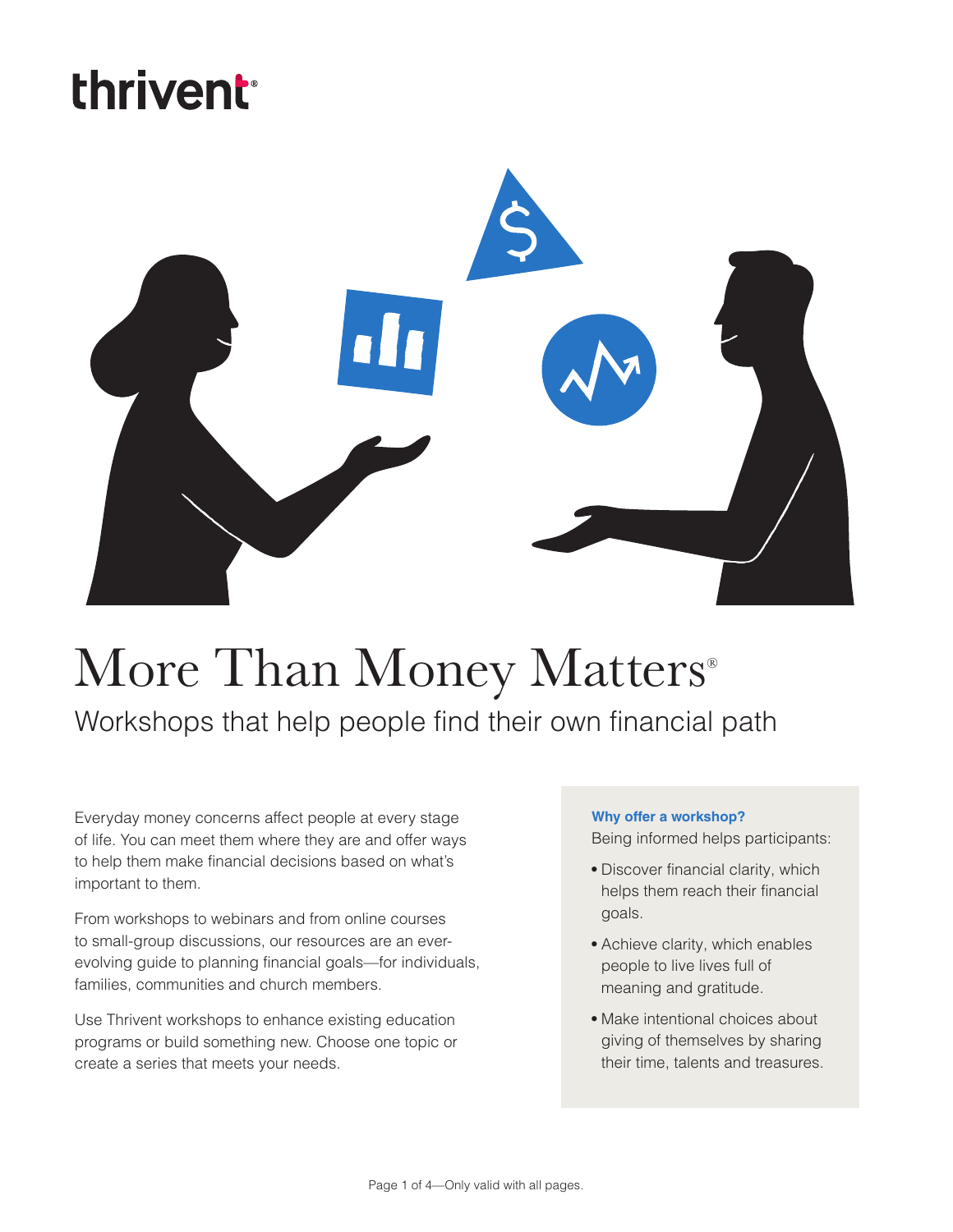# Topics for every step of the way

## Financial foundations

These workshops help participants develop healthy financial habits.

#### **Your Money, Your Goals\***

Success starts with having a goal. Planning and setting SMART goals are essential to developing healthy financial habits. Find out what makes a goal SMART and why having them matters.

#### **Swipe2Save: Saving Money in a Cash-Free Age\***

Knowing where your money is going and having a plan for how and when to use it helps put you in control of your finances. Understand the psychology of saving and learn practical tips that you can include in your daily life.

#### **Budgeting For What Matters Most\***

Gain a better understanding of how what's most important to you can impact your financial life. Get the tools you need to track your spending habits. You'll learn the secret to successful, everyday money management.

#### **Financial Foundations: Your Blueprint to Thrive**

Prepare for the three most important days in your life. Manage your savings, expenses and credit. Learn how you can deal with setbacks and continue to move toward your financial goals.

#### **Identity Theft: What You Need to Know\***

Being proactive in protecting your identity can pay off down the road. Get tips and tools to help you avoid identity theft and minimize the impact if you become a victim.

#### **From Me to We\***

Establishing a solid financial foundation is important for all couples, especially newlyweds. As a couple, discover six different ways you can become more comfortable having healthy conversations about money.

#### **Parents, Kids and Money Matters®\***

Teaching kids about money is easier when you have the right tools. Gain a better understanding of the lessons you want your kids to learn about money, with practical tools that make teaching about money fun. Kids (ages 6 to 10) will learn about the three basic money choices: sharing, saving and spending.

#### **Money Matters: Middle School**

Geared towards kids ages 11 to 14, this interactive discussion helps preteens and their parents understand what influences their money choices and get started building smart money habits.

#### **Money Matters: High School**

This workshop provides a framework for thinking about the future and how to prepare for financial responsibilities beyond high school. Teens aged 15 to 18 will encounter real-world money scenarios through games and activities, and gain a better understanding of how to make smart money decisions.

### Building for your future

Preparing for life's changes—career moves, college, aging parents—takes work. These workshops offer insights and guidance to help participants make sound decisions.

#### **College Planning 101\***

College-bound students and their families will learn the value of college and having a plan, the basics of financial aid, and tips to lower the cost of college.

#### **Financial Aid 101**

College is an investment. Learn how to decode the financial aid award letter and understand financial aid formulas and options to cover the gap in financial aid.

#### **Demystifying Student Loan Repayment**

Get clear on options for repayment plans, loan forgiveness, consolidation and refinancing.

#### **How to Pay for Grad School**

The majority of graduate school costs are paid for by students. Learn how to develop a plan for paying for grad school, and the options available to help cover the cost.

#### **Economic Update**

Learn how today's headlines and economic indicators may impact your financial strategy so you can feel confident knowing you are still on the right path.

#### **Aging Loved Ones: How to Have the "Heart to Heart"**

Some conversations can't wait. Now's the time for an honest discussion with your loved ones about their goals, wishes and potential needs as they age. Learn practical ways to have challenging conversations. Get a list of essential legal documents. Explore the financial aspects of providing care.

#### **Financial Foundations: Investing for Retirement**

One way to ensure you can achieve your retirement dreams is to lay solid groundwork for your goals. Learn the power of compound interest. Understand why you must keep your retirement accounts visible and prepare now to help manage your taxes in retirement.

#### **Women, Wealth & Wisdom**

Learn to apply real-world lessons about managing finances and reaching financial goals. Attend this workshop to hear stories about six women who have figured out a few things about their finances—and enriched their lives in ways beyond what's in their bank accounts.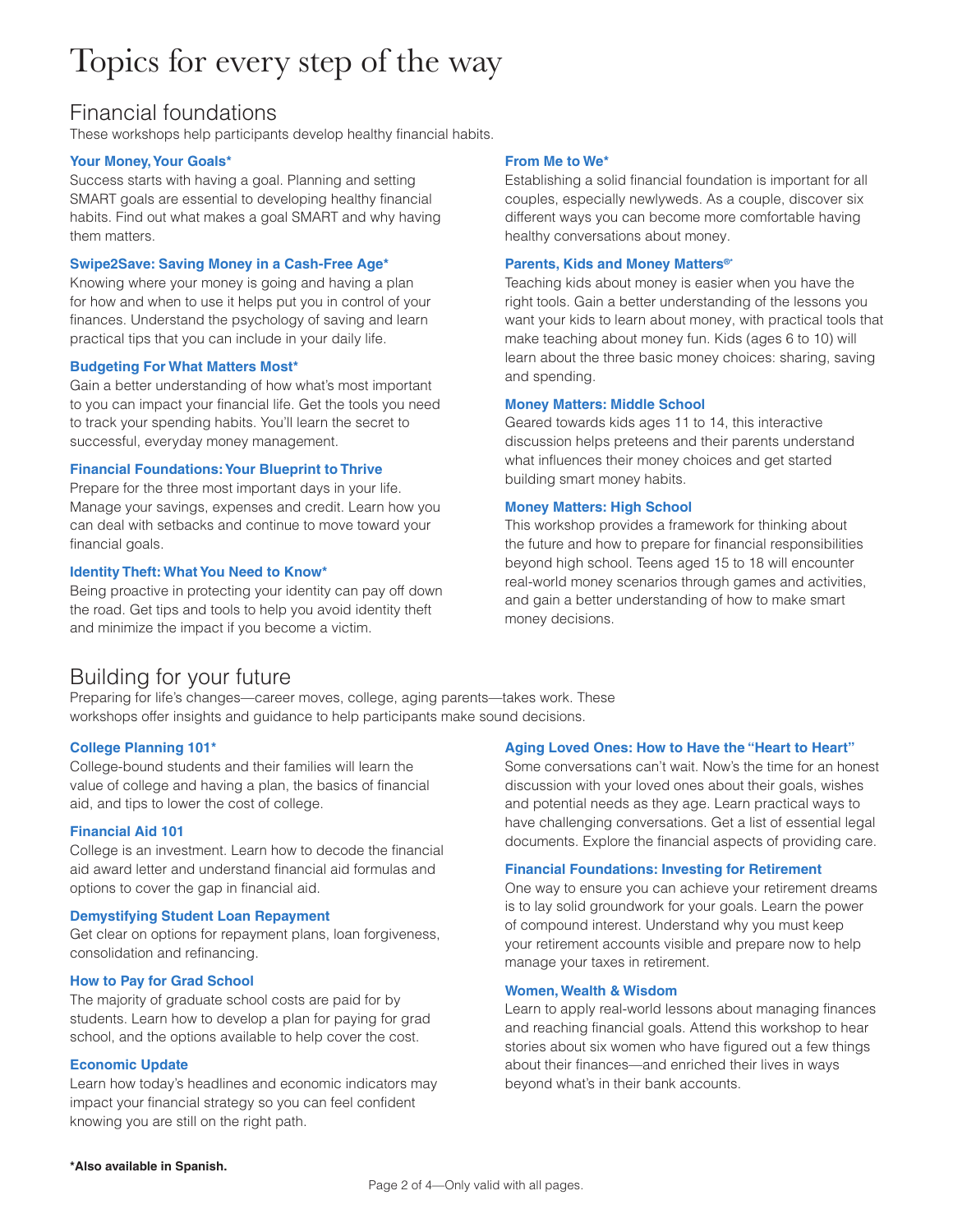## Transitioning to retirement

These workshops address topics that arise as you shift from a career to new horizons—and new challenges.

#### **5 Keys to Retiring Fearlessly\***

What will be your sources of retirement income? How can you help protect yourself from "what ifs?" Learn ways to help you achieve your goals in retirement with confidence.

#### **Prepare Wisely: Estate Strategy Essentials**

Having a solid strategy in place can make things easier for your family after you're gone. Learn what documents you need so your final wishes are known and carried out.

#### **4 Truths About Long-Term Care**

Learn how to help preserve your independence, protect your assets and reassure your family about the future.

#### **Social Security: Timing Is Everything**

As you approach retirement, take time to determine how you'll support yourself when your paycheck stops. Find out how you can optimize Social Security and determine how much you can expect to receive from other income sources.

#### **Will Your Taxes Affect Your Retirement?**

It's critical to have a solid understanding of the tax status of investments to make informed decisions and review tax strategies that may have an impact on your tax bill. Learn how future tax changes may affect your retirement and ways to create tax-free retirement income.

#### **Transferring Property Across Generations**

Farms, cabins and other properties can hold special meaning to families. But transferring them to the next generation can be tricky. Learn how to create a transition strategy that's equitable to you and your heirs.

#### **Getting Started With Medicare**

Discover your Medicare options and choices. Attendees will learn what they need to consider along with the benefits and costs of each plan.

### Inspiring generosity

These workshops help participants thoughtfully and intentionally make the most of what they've been given.

#### **Making a Difference**

Identifying what's important to you can help you discover new ways to share your time, talents and treasures. Explore how to make the most of your resources and create your own generosity plan.

#### **Your Legacy: Family, Church & Charity**

Are there people and organizations you care about and want to help financially? Learn strategies for sustaining your church's foundation, supplementing an endowment fund or leaving an inheritance.